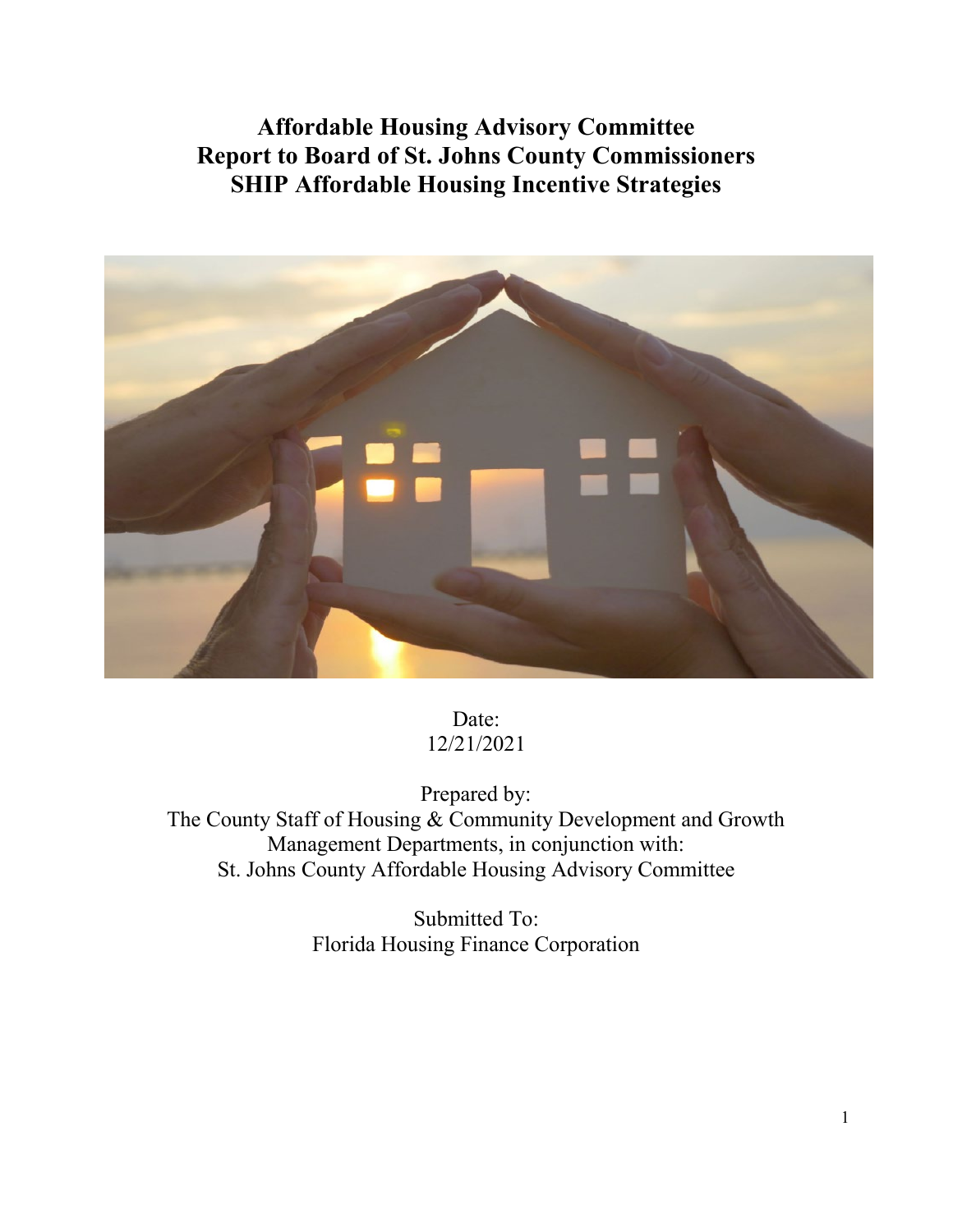## **BACKGROUND**

As a recipient of State Housing Initiative Partnership (SHIP) funds, the St. Johns County Board of County Commissioners (BCC) established an affordable housing advisory committee in 1993 as required by the Florida Statute section 420.9076. The Affordable Housing Advisory Committee (AHAC) is responsible for reviewing policies, land development regulations, the Comprehensive Plan Policy, and other aspects of the County's policies and procedures that affect the cost of housing. In addition, the AHAC is responsible for making recommendations to encourage affordable housing.

The AHAC is required to submit an incentive report every year. The report includes recommendations by the Committee, as well as comments on the implementation of incentives for at least the following eleven distinct areas:

- The processing of approvals of development orders or permits, as defined in s.163.3164 (7) And (8), for affordable housing projects is expedited to a greater degree than other projects.
- The modification of impact-fee requirements, including reduction or waiver of fees and alternative methods of fee payment for affordable housing.
- The allowance of flexibility in densities for affordable housing.
- The reservation of infrastructure capacity for housing for very low-income persons, lowincome persons, and moderate-income persons.
- The allowance of affordable accessory residential units in residential zoning districts.
- The reduction of parking and setback requirements for affordable housing.
- The allowance of flexible lot configurations, including zero-lot-line configurations for affordable housing.
- The modification of street requirements for affordable housing.
- The establishment of a process by which a local government considers, before adoption, policies, procedures, ordinances, regulations, or plan provisions that increase the cost of housing.
- The preparation of a printed inventory of locally owned public lands suitable for affordable housing.
- The support of development near transportation hubs and major employment centers and mixed-use developments.

# **Committee Composition**

The County Commission appointed and re-appointed members to the Committee on the dates below. Section 420.907 of the Florida Statutes lists the categories from which committee members must be selected. There must be at least eight committee members with representation from at least six of the following categories:

- Citizen actively engaged in the residential home building industry in connection with affordable housing.
- Citizen actively engaged in the banking or mortgage banking industry in connection with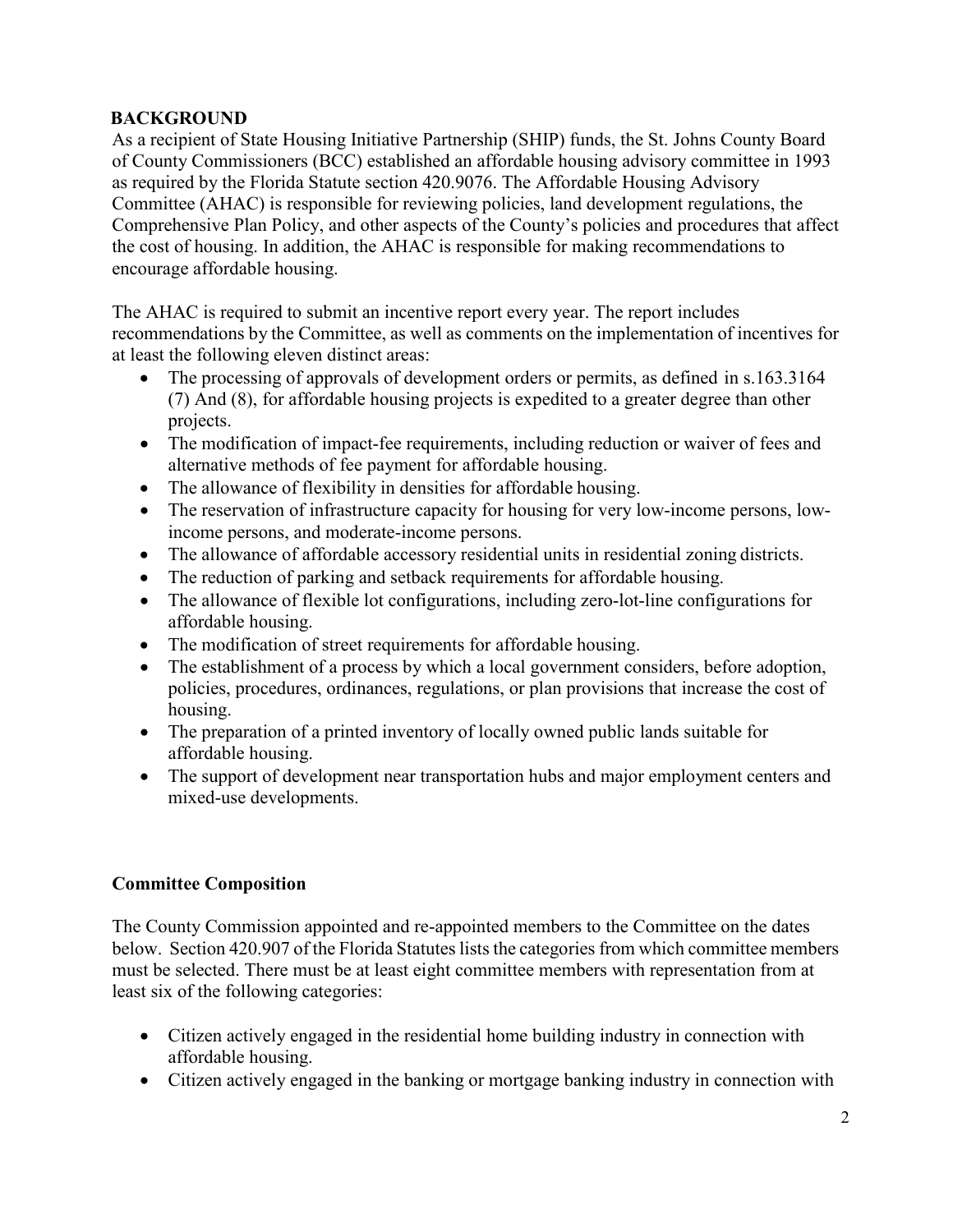affordable housing.

- Citizen Representative of those areas of labor actively engaged in home building in connection with affordable housing.
- Citizen actively engaged as an advocate for low-income persons in connection with affordable housing.
- Citizen actively engaged as a for-profit provider of affordable housing.
- Citizen actively engaged as a not-for-profit provider of affordable housing.
- Citizen actively engaged as a real estate professional in connection with affordable housing.
- Citizen actively serving on the local planning agency pursuant to s.163.3174.
- Citizen residing within the jurisdiction of the local governing body making the appointments.
- Citizen who represents employers within the jurisdiction.
- Citizen who represents essential services personnel, as defined in the local housing assistance plan
- Locally elected official

| <b>Name</b>           | <b>Category Represented</b>              | Date             |
|-----------------------|------------------------------------------|------------------|
|                       |                                          | <b>Appointed</b> |
| 1 Hayes, Trace A.     | Citizen engaged in Banking or            | 11/20/2018       |
|                       | Mortgage Banking Industry                |                  |
| 2 Mansur, Alexander   | Citizen actively engaged in areas of     | 02/20/2018       |
|                       | labor in home building.                  |                  |
| 3 O'Donnell, Michael  | Housing Finance Authority                | 09/24/2020       |
|                       | Chair/Citizen actively engaged as an     |                  |
|                       | advocate for low-income persons          |                  |
| 4 Maxwell, Harry      | Citizen actively engaged as a for-profit | 08/17/2021       |
|                       | for affordable housing                   |                  |
| 5 Lazar, Bill         | Citizen actively engaged as a not-for-   | 08/17/2021       |
|                       | profit provider of affordable housing.   |                  |
| 6 Vierck, Karl F.     | Citizen actively engaged as a Real       | 08/17/2021       |
|                       | <b>Estate Professional</b>               |                  |
| 7 McCormick, William  | Citizen actively serving on a local      | 06/01/2021       |
|                       | planning agency                          |                  |
| 8 Ladrido, Steven     | Citizen representing employers within    | 03/16/2021       |
|                       | St. Johns County                         |                  |
| 9 Braxton Jr., Jay    | St. Johns County Resident                | 06/02/2020       |
| 10 Coronado, Brittany | Citizen representing essential services  | 03/16/2021       |
|                       | personnel                                |                  |
| 11 Vacant             | Citizen engaged in Residential Home      |                  |
|                       | <b>Building Industry</b>                 |                  |
| 12 Dean, Henry        | Locally elected official                 |                  |

#### The appointed AHAC Committee members are included here, along with their category affiliation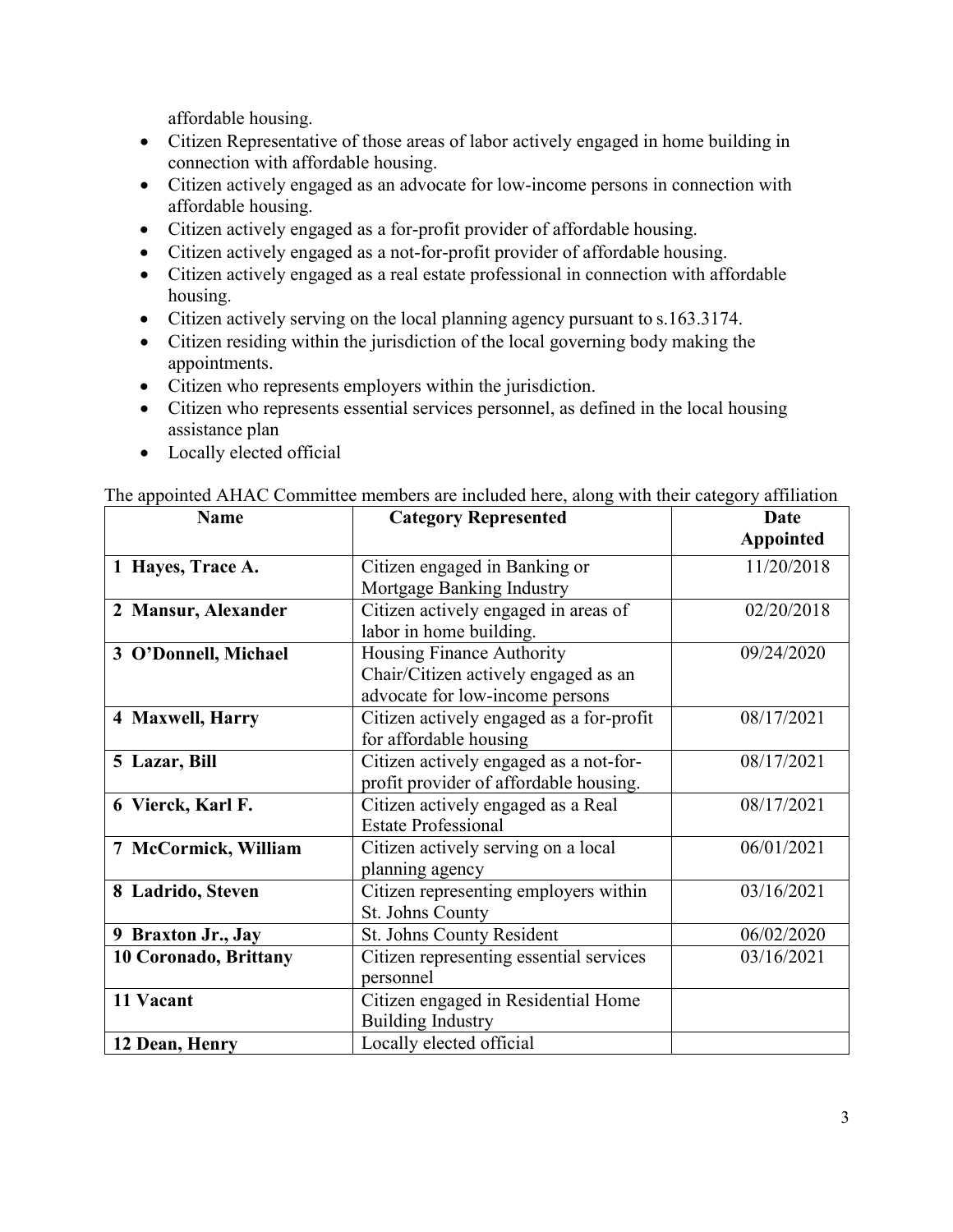# **AFFORDABLE HOUSING INCENTIVES**

Staff presented the latest affordable housing practices and recommendations on incentives. Each of the affordable housing incentives recommended by the State were thoroughly examined and discussed with AHAC members. This plan is a result of the recommendations from the AHAC and meetings held with county staff to determine the feasibilityof the recommendations. If approved by the St. Johns County Board of County Commissioners, the recommendations will be used to amend the Local Housing Assistance Plan (LHAP) and/or the local Comprehensive Plan-Housing Element.

## **MODIFICATION OF IMPACT FEES**

#### **Meeting Synopsis:**

• On modestly priced housing, (under \$250,000) utility and impact fees can account for almost 10% of the building costs and financed over a 30-year mortgage can cost as much as the fees themselves. If developers are not able to build and finance rental property with lower rents because of the financing costs for impact, school, and connection fees. The challenge is creating a way to eliminate the impact of these fees on the development of both rental and homeownership housing for the local workforce

## **Existing Strategy:**

• Impact fees are currently scaled to address the type of use, as well as the square footage of a residential unit.

## **AHAC Recommendation:**

- Allow payment of impact fees, and utility connection fees over a period, possibly paid through property tax process. Longer repayment period proposed when projects focus on lower income populations.
- Consider the utilization of County impact fee investment earnings (from interest) on roads, parks and public buildings to support the development of affordable owner-occupied, for sale and rental housing

## **SUPPORT OF DEVELOPMENT NEAR TRANSPORTATION HUBS**

## **Meeting Synopsis:**

• St. Johns County has a traditional suburban development pattern.

#### **Existing Strategy:**

- Currently, there is little in the way to encourage development near transit.
- AHAC had staff from the Sunshine Bus Company come and speak at one of their meetings in the last 12 months.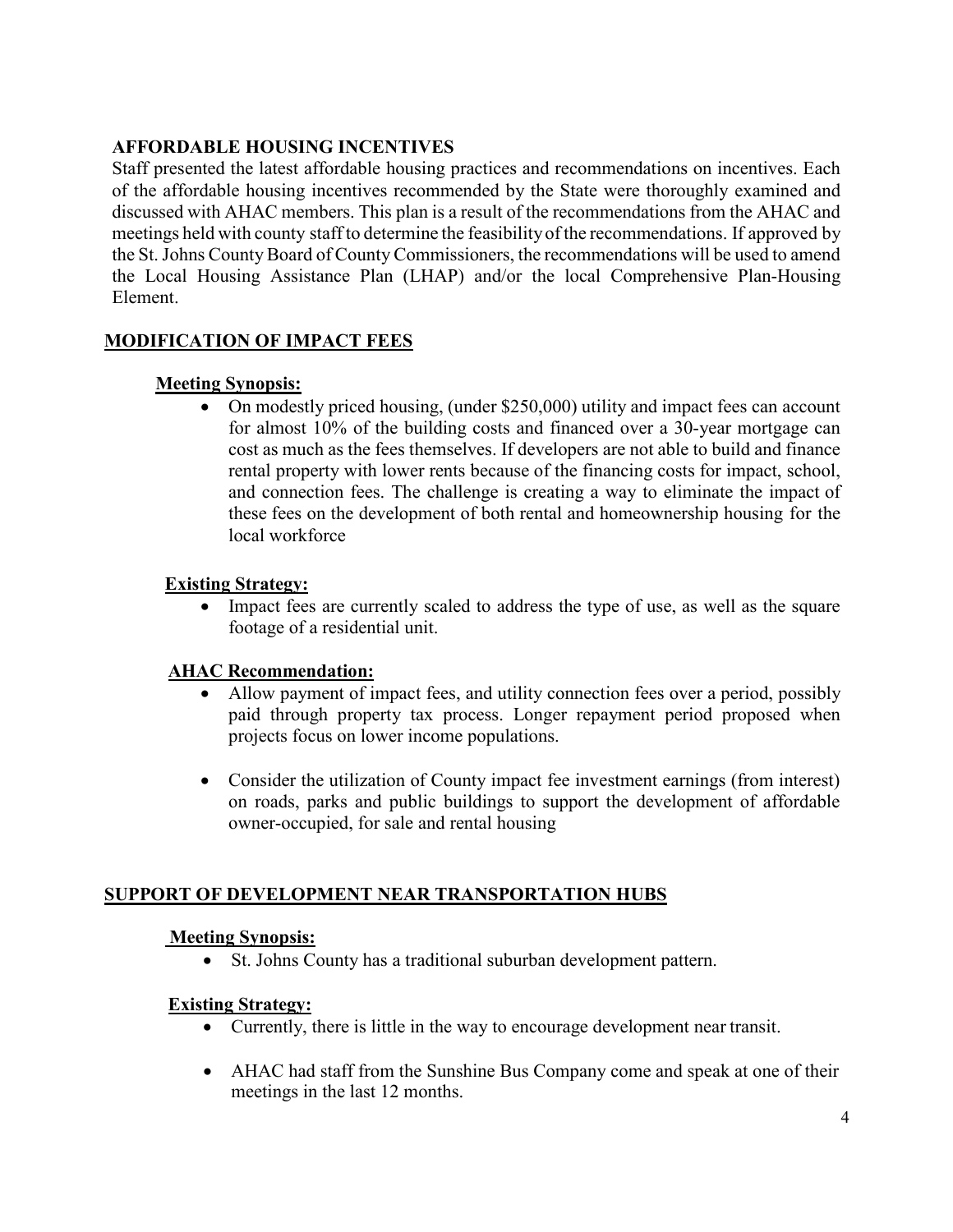## **AHAC Recommendation**:

• The AHAC should meet with County departments periodically to discuss long term planning efforts that will incorporate plans that utilize affordable developments and emphasize differing modes of transportation.

## **Implementation:**

• At the time of this writing, December 2021, County staff is working with the staff at Council on Aging/Sunshine Bus to help facilitate advertising for the Sunshine Bus in order to make information available to the public on the County website and social media pages.

#### **FLEXIBLE DENSITIES**

#### **Meeting Synopsis:**

• Localities need to devise ways to encourage developers to include some percentage of affordable housing as a part of their developments or ask that they contribute toa housing fund when requesting variances or waivers to the existing codes.

#### **Existing Strategy:**

• St. Johns County has a number of different zoning categories, such as Mixed Use and RES-D, which allow for greater densities and while zoning categories, such as PUD, that allow for design flexibilities.

#### **AHAC Recommendations:**

• The AHAC will continue to meet with staff members from Growth Management, Housing and Community Development, and local developers, in order to continue flexible density roundtable discussions, and come up with viable solutions to be recommended to the Board of County Commissioners.

#### **Implementation:**

• At the time of this writing, December 2021, the Board of County Commissioners recently approved the workforce-housing overlay price increase from \$210,000 to \$240,000, to encourage more moderate pricing of new homes in exchange for extra density and flexibility for the developers.

## **NEGATIVE ECONOMIC IMPACT**

#### **Meeting Synopsis:**

The AHAC plans to target this matter with further discussions in future meetings with subject matter experts in St. Johns County. Eventually, AHAC will continue conducting research and collecting data to submit viable recommendations and incentive solutions to the Board of County Commissioners. There is a tremendous need to perform regular negative economic impact assessments and eliminate the economic development barriers that eventually will affect our workforce.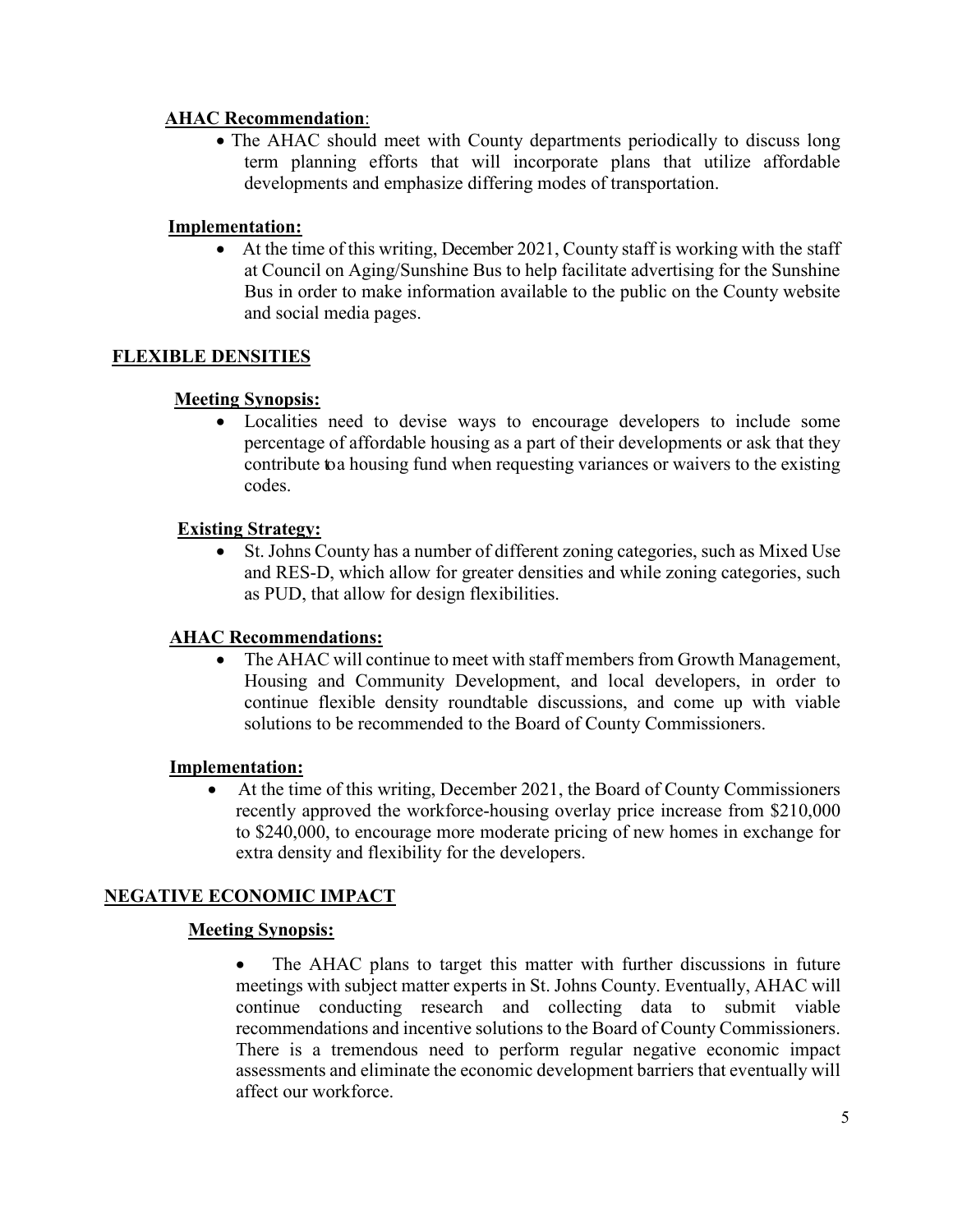## **Existing Strategy:**

• At this time, an existing strategy is not in place. The AHAC will further discuss this matter and submit recommendations to the Board of County Commissioners for their review and approval.

## **AHAC Recommendation:**

- County and City should review and recognize the negative economic impact a lack of affordable housing can have on a community.
- Consider using private funds, such as DRI contributions, for lower interest rate enticements.
- Have a policy that any large corporations or businesses receiving incentives to relocate and/or build in St. Johns County must pay a specific dollar amount, based on the incentive received, into an Affordable Housing Fund. A way to make it more attractive to the companies receiving the incentives would be to give their qualified employees priority to the affordable housing being built. The policy could also set out that a percentage of the affordable housing being built could be set aside or reserved for other qualified residents of St. Johns County. Some type of Affordable Housing impact or linkage fee on larger or commercial developments could also be considered.

#### **Implementation**:

• The AHAC will identify all negative economic impact barriers through discussions, and the preparation of a comprehensive needs' assessment. In addition, AHAC will present recommendations and solutions to the BOCC for approval. Implementations are pending.

## **CORPORATE INCENTIVES**

## **Meeting Synopsis:**

• AHAC will schedule a meeting with St. Johns County Economic Development office to discuss this matter in more detail. Once we start having our dialogues regarding this matter, a meeting synopsis will be available.

## **Existing Strategy:**

• There are incentives available for businesses through the County's Business Incentive Program (Ordinance 2014-30). The categories within the program are for speculative space, new industry and existing business/industry and are based on a point system. Depending on how the application scores and the project type, projects can be eligible for 2 to 4 years of general county portion of ad valorem taxes paid on capital improvements, 2 to 4 years of general county portion of tangible personal property taxes (not applicable for speculative space), 50% or 100% of impact fees and water/sewer connection fees (in applicable areas), and expedited permitting.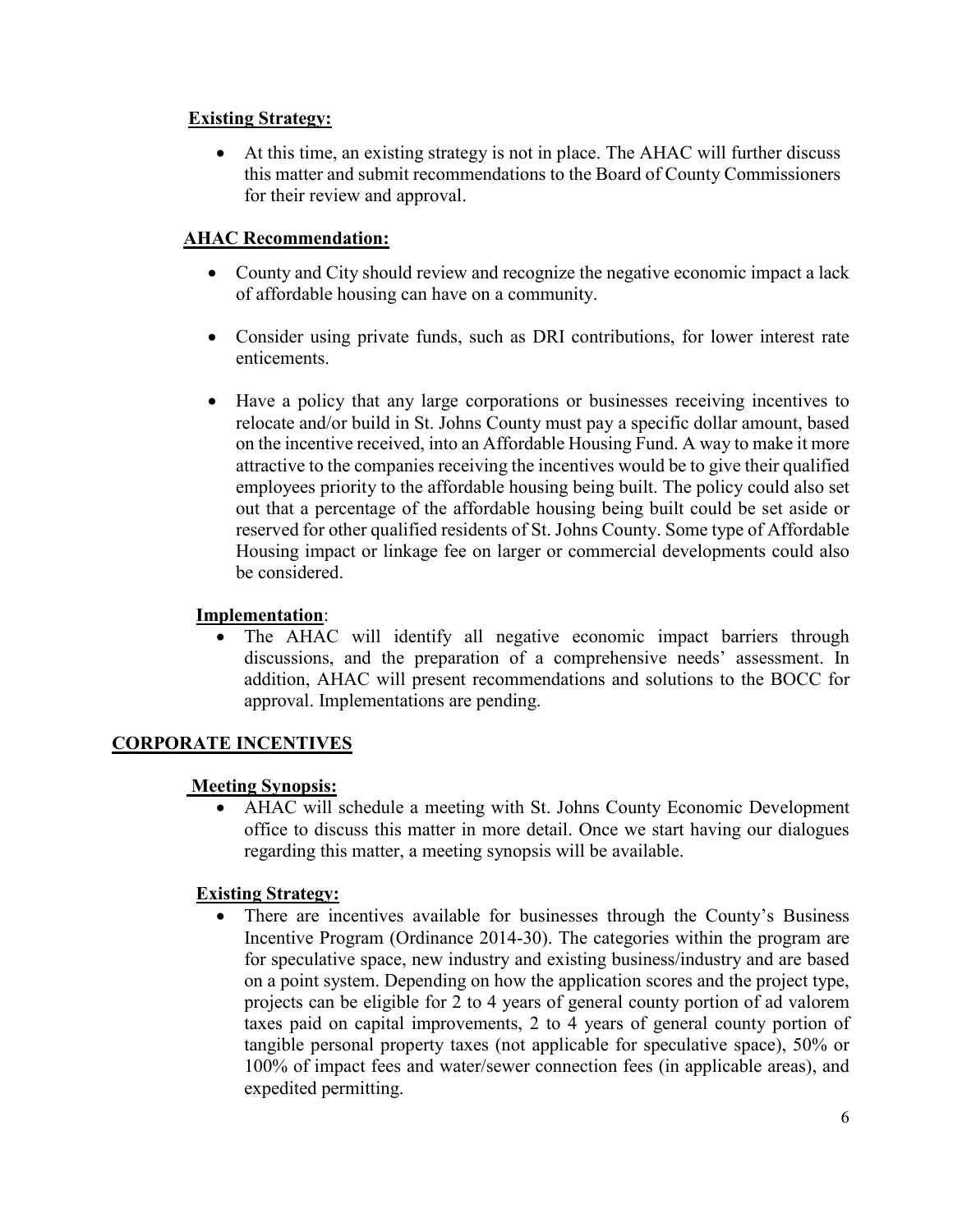## **AHAC Recommendations:**

• Have a policy that any large corporations or businesses receiving incentives to relocate and/or build in St. Johns County must pay a specific dollar amount, based on the incentive being received, into an Affordable Housing Fund. A way to make it more attractive to the companies receiving the incentives would be to give their qualified employees priority to the affordable housing being built. The policy could also set out that a percentage of the affordable housing being built could be set aside or reserved for other qualified residents of St. Johns County. Some type Affordable Housing impact or linkage fee on larger, or commercial developments could also be considered.

# **IMPACT FEE CREDIT TRANSFER**

## **Meeting Synopsis:**

• At the May 2021 meeting, under the guidance of the St. Johns County Assistant County Attorney, suggested that the AHAC could recommend to the Board of County Commissioners to conduct comprehensive analysis in the next financial forecast study.

## **Existing Strategy:**

• At this time, an existing strategy is not in place. The AHAC will further discuss this matter and submit recommendations to the Board of County Commissioners for their review and approval.

## **AHAC Recommendations:**

• Allow holders of impact fee credits to transfer or sell, at a discount, impact credits to other developments; in the same impact fee zone for the development of housing that (a) does not exceed a maximum sales price of \$250,000 (adjusted for inflation at 3% per year), or (b) is for sale or rent housing that is "affordable" to moderate, low or very low-income families under section 420.9071, Florida Statute, which generally evaluates an ability to pay based on income. These impact credits reflect dollars previously invested by a developer in County or School district infrastructure and are recognized as being usable against impact fees.

# **EXPEDITED PERMITTING**

## **Meeting Synopsis:**

• Dating back to the 2019 AHAC report, staff has taken the time to address both the previous recommendations as well as previous resolutions passed by the BCC(see below). Committee did feel that there should be a continued emphasis on income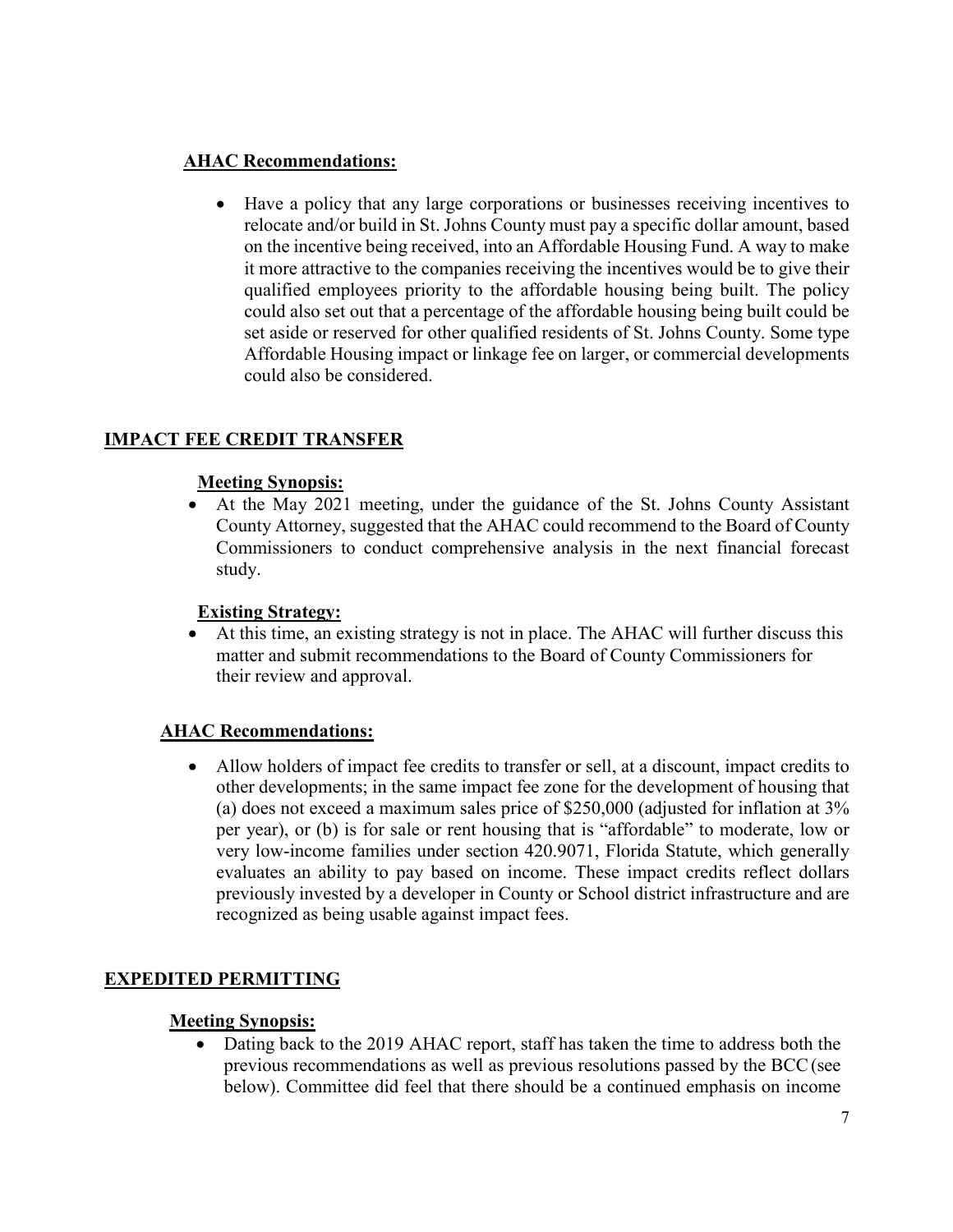guidelines set by the Florida Housing Finance Corporation, are referenced in local ordinances, state statutes, and other state-based grant programs.

#### **Existing Strategy:**

In September 1993, the County instituted the Development Review Committee (DRC), to establish uniform requirements and procedures for submittal and review of applications for development plan approval, to implement the goals and policies of the Comprehensive Plan, and to ensure compliance with all applicable land development regulations. The eighteen-member committee representing planning and zoning, growth management, transportation, utilities, environmental health, fire service, 911 addressing, building, codes, survey, environmental planning, and landscaping, review all proposed developments (such as subdivisions or multifamily) within 20 working days, then meets with the developer to discuss their independent findings at a joint DRC meeting. February 24, 1998, adopted by Resolution 98-48, developers planning affordable housing projects will be directed to the Housing Office by any staff receiving questions. Housing staff can work with the developer to determine, quantitatively, if the project is truly affordable (i.e., the anticipated payments do not exceed 30% of the very low to moderate-income categories, or rents do not exceed standard limits adjusted for bedroom size). Upon issuance of an "Affordable Housing Development" (AHD) designation, a sheet to be attached to all copies submitted for development review, the developer is assured that the original review time may be reduced by up to 50 percent. Rezoning requests may be facilitated in agenda placement forCommittee and Board of County Commissioners' review. St. Johns County's permitting process has been centralized and expedited with the location of all applicable permitting departments in one facility. It has cut down on developer's time expended on obtaining permits. The Comprehensive Plan, adopted by Ord. 90-53, Policy E.l.1.4(a), adopted in December, 1990, and amended by Policy C.l.l.4, adopted by Ordinance 2000-34, and amended by Policy C.1.1.4. adopted by Ordinance 2000- 34, recommended this change. Permits may be applied for in advance of lot purchase closing so delays can be avoided by careful planning. The County has addressed this item since 1993. The above paragraph has been in previous AHAC recommendation reports.

## **AHAC Recommendation:**

- Continue to use the Income and Rent guideline chart provided by the Florida Housing Finance Corporation when defining affordability, unless specified by a particular fund source. Consider more incentives/subsidy for projects that target lower income populations.
- Staff currently, informally, uses the Income and Rent guideline chart provided by the Florida Housing Finance Corporation when defining affordability.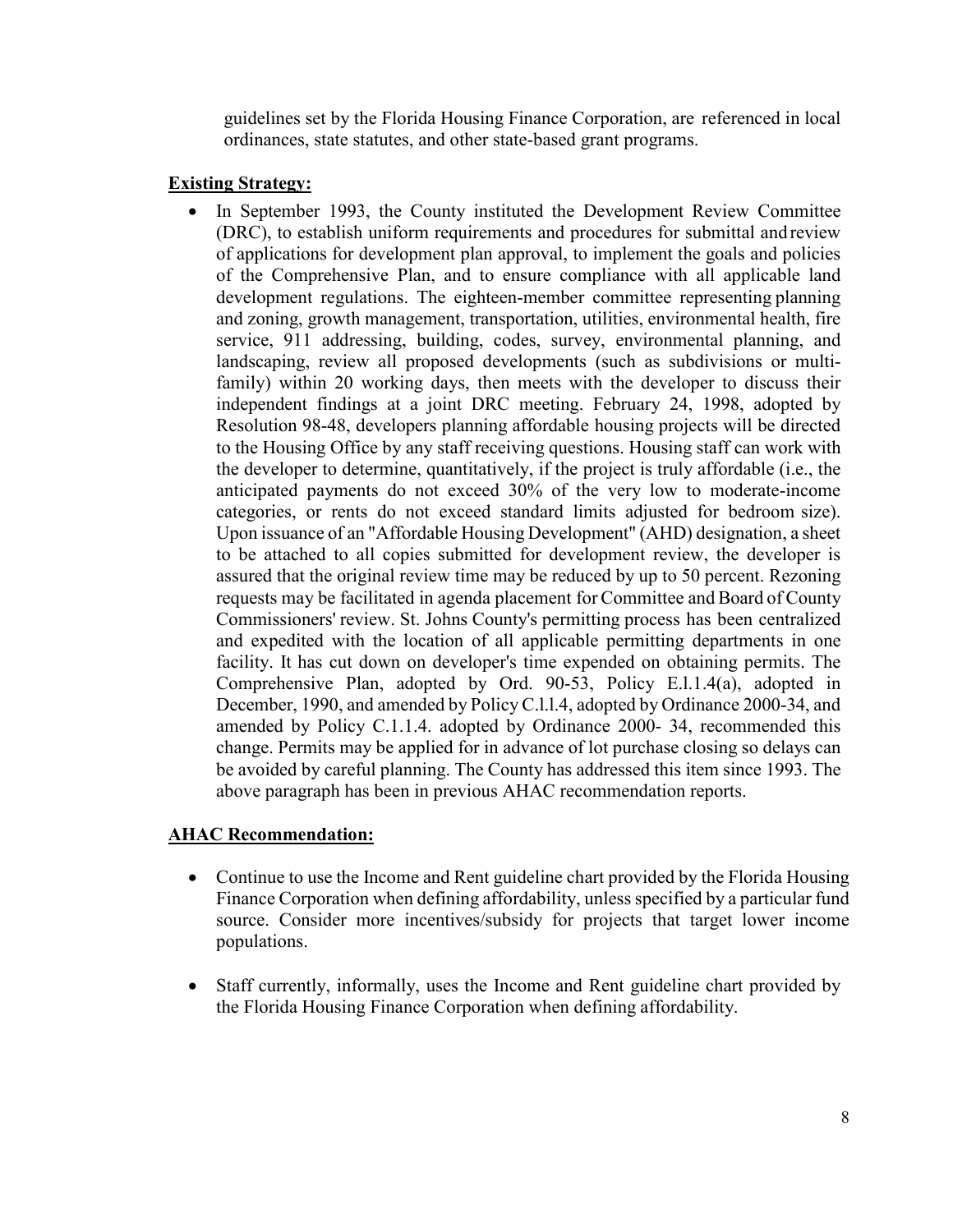# **LOWER INTEREST RATE ENTICEMENTS**

#### **Meeting Synopsis:**

• The AHAC plans to target this matter with further discussions in future meetings with subject matter experts in St. Johns County.

#### **Existing Strategy:**

• At this time, an existing strategy is not in place. The AHAC will further discuss this matter and submit recommendations to the Board of County Commissioners for their review and approval.

## **AHAC Recommendation:**

• Consider using private funds, such as DRI contributions, for lower interest rate enticements.

## **AFFORDABLE ACCESSORY RESIDENTIAL UNITS**

#### **Meeting Synopsis:**

• There should be an emphasis on encouraging accessory residential dwellings, such as granny flats, converted overseas shipping containers, small housing, and multiple efficiency units in a single structure.

#### **Existing Strategy:**

• Accessory dwelling units, while allowed by right, are limited in use by family members.

#### **AHAC Recommendation:**

- All of this should be included as part of density bonus negotiations.
- These accessory dwellings must include limited onsite parking, perhaps restricting onsite parking for one vehicle per dwelling. If possible, perhaps limited on street parking with valid parking pass could be used in conjunction with onsite parking or in lieu of onsite parking.

#### **Implementation:**

• At the time of this writing, December 2021, County staff is currently in the process of modifying the current Land Development Code and addressing this issue, primarily as it pertains to the user. The code change will have to go before the BCC for final approval.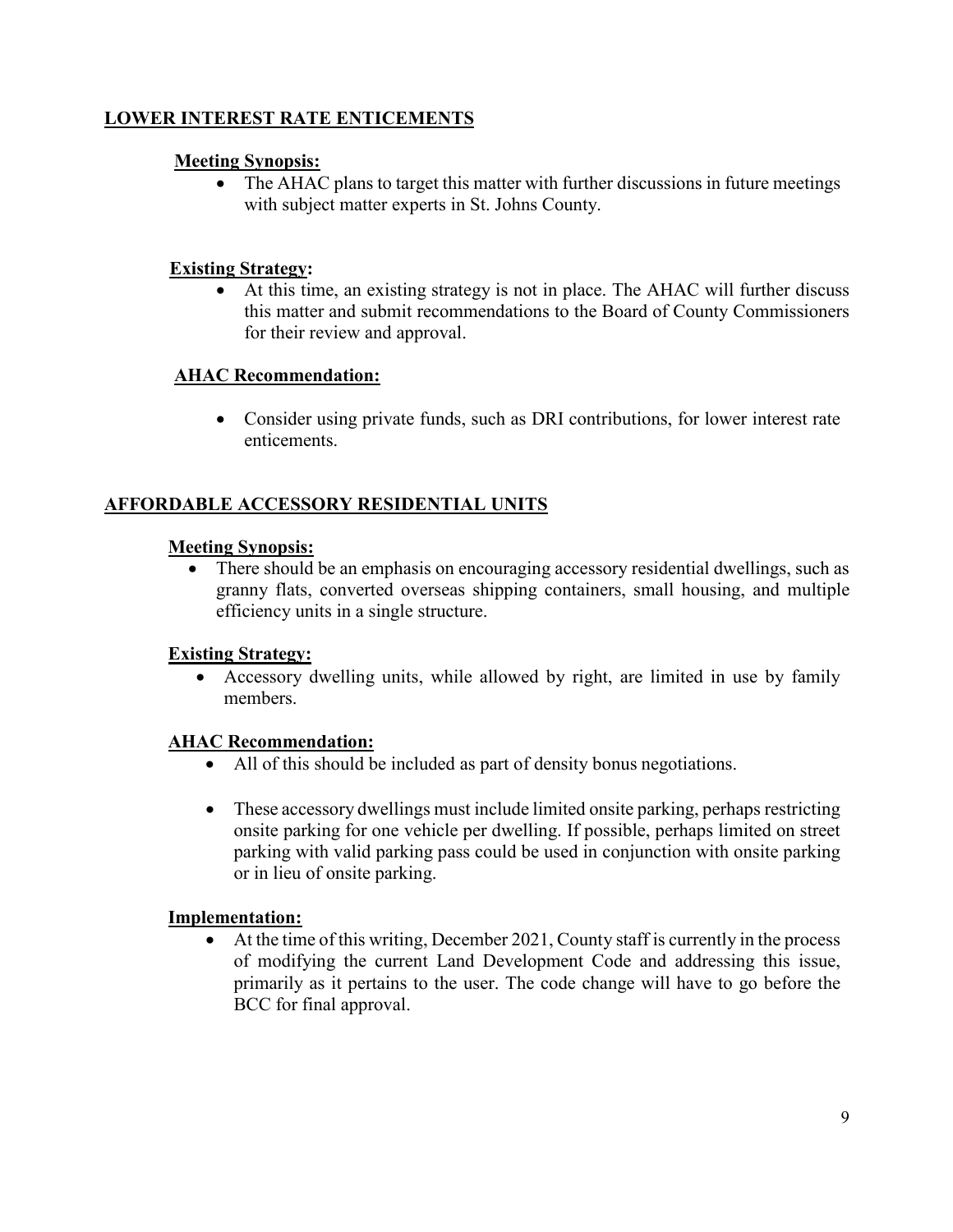## **FLEXIBLE LOT CONFIGURATIONS**

## **Meeting Synopsis:**

• With the current growth in the County, one incentive for affordable housing could be that any PUD or flex-zoning requirement (that increases density) includes some level of participation in affordable housing efforts. This will allow for a mixture and possible increase in the potential number of affordable housing units to be developed in a particular zone(s).

#### **Existing Strategy:**

- Staff continues to work amongst themselves and with housing developers to explore issues related to affordability.
- St. Johns County has different zoning categories, such as PUDs, which allow for greater densities and some design flexibilities.

#### **AHAC Recommendation:**

- Encourage developers to include some percentage of affordable housing as partof their developments or ask that they contribute to a housing fund when requesting variances or waivers to the existing codes.
- Work with the HFA to determine how to utilize the lot inventory

## **RESERVATION OF INFRASTRUCTURE CAPACITY**

#### **Meeting Synopsis:**

• Encourage better coordination with government departments, including planning, utilities, and engineering to include affordable housing in their expansion plans. Those same departments could offer advice or services to incorporate affordable housing projects into their improvement plans.

#### **Existing Strategy:**

• Staff continues to work amongst themselves and with housing developers to explore issues related to affordability

## **AHAC Recommendation:**

- Both City and County Utility and Road Departments could work more closely with affordable development efforts to reduce infrastructure costs.
- Consider allowing a developer to utilize existing storm water capacity retention ponds within the development's area rather than having to construct new storm water retention ponds and lift-stations, or allow developer to divert storm water to adjacent County-owned properties, when feasible. This would allow additional units to be built instead of property being utilized for infrastructure requirements.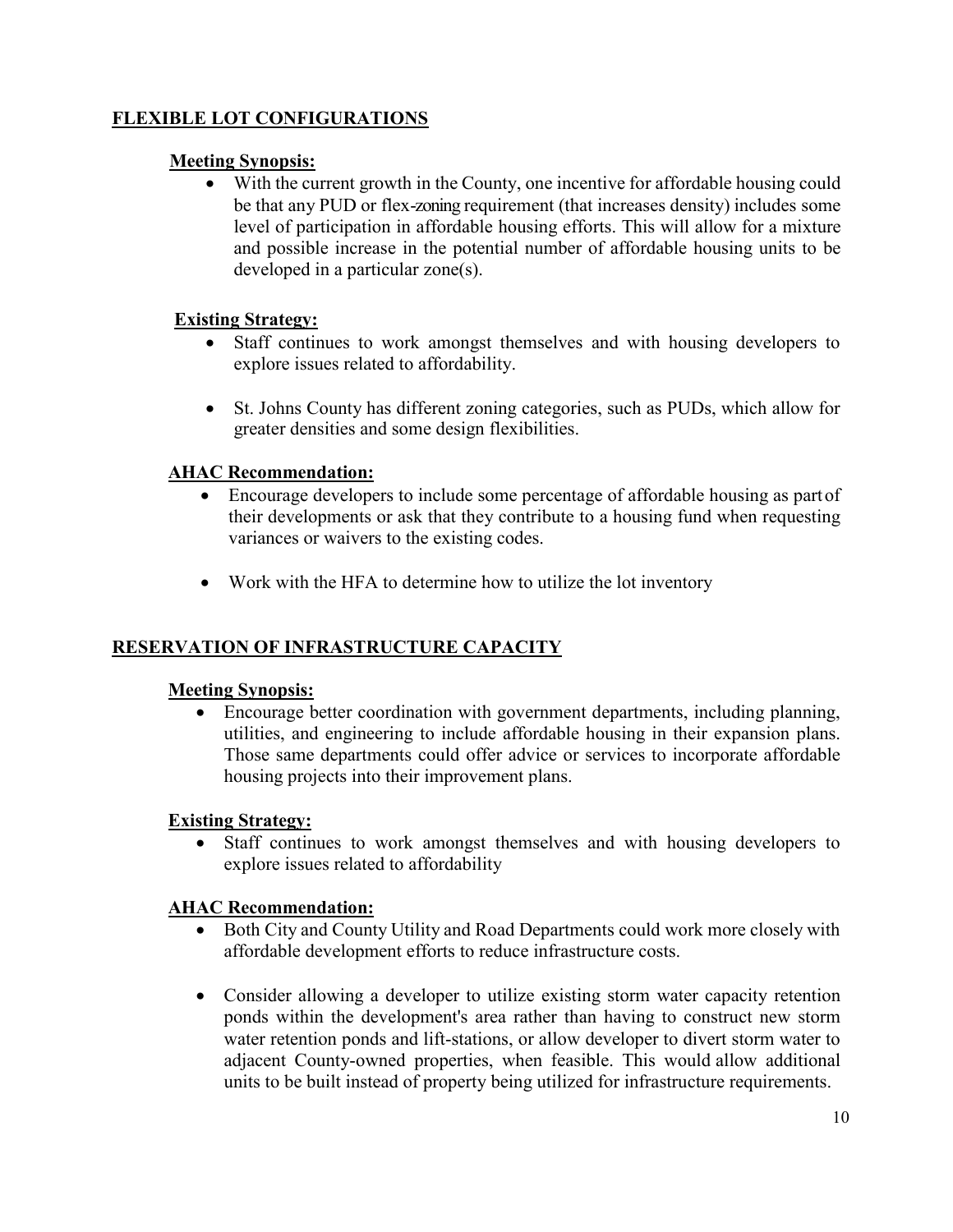• Consider that when lift stations are required on infill efforts, affordable housing developers can ask the utility company to incorporate the construction costs into their capital improvement plans or finance the costs over an affordable period.

## **Implementation:**

• When appropriate, Housing and Community Development staff participates in development meetings to explore the issues above as they relate to affordability.

# **PUBLIC LAND INVENTORY**

## **Meeting Synopsis:**

• Florida Statutes at Title XI, Section 125.35 (County Authorized to Sell Real and Personal Property and to Lease Real Property), 125.38 (Sale of County Property to United States or State), 125.37 (Exchange of County Property), 125.379 (Disposition of County Property for Affordable Housing) and St. Johns County Ordinance 2011-17, provide guidelines as to the sale or lease of land owned by the County. The disposition of any County owned land for purposes of addressing the needs identified in this Action Plan are subject to Florida State Statute and County Ordinance. The County maintains an inventory of lots and properties owned by St. Johns County. Land owned and managed by the County may be sold or donated to entities for the purpose of public and community good. A private entity or nonprofit may request to the BCC, a conveyance or lease of a property. The property may be conveyed or leased, to an applying entity, for a price named by the BCC, regardless of the actual value of the property and pending BCC satisfaction of the proposed use of the property. The land must not be needed for County purposes as determined by the BCC. A number of properties in the inventory have been earmarked for the purpose of expanding affordable housing options.

## **Existing Strategy:**

• At the time of this writing, staff has developed a procedure by which the County shall distribute these lots in a competitive and equitable manner. This procedure has been approved by the Board of County Commissioners.

## **AHAC Recommendation:**

- Staff should continue the implementation of the distribution of the public lands for affordable housing.
- Use County inventory of land for affordable housing.

## **Implementation:**

• Staff is continuing forward with its implementation of the public lands program.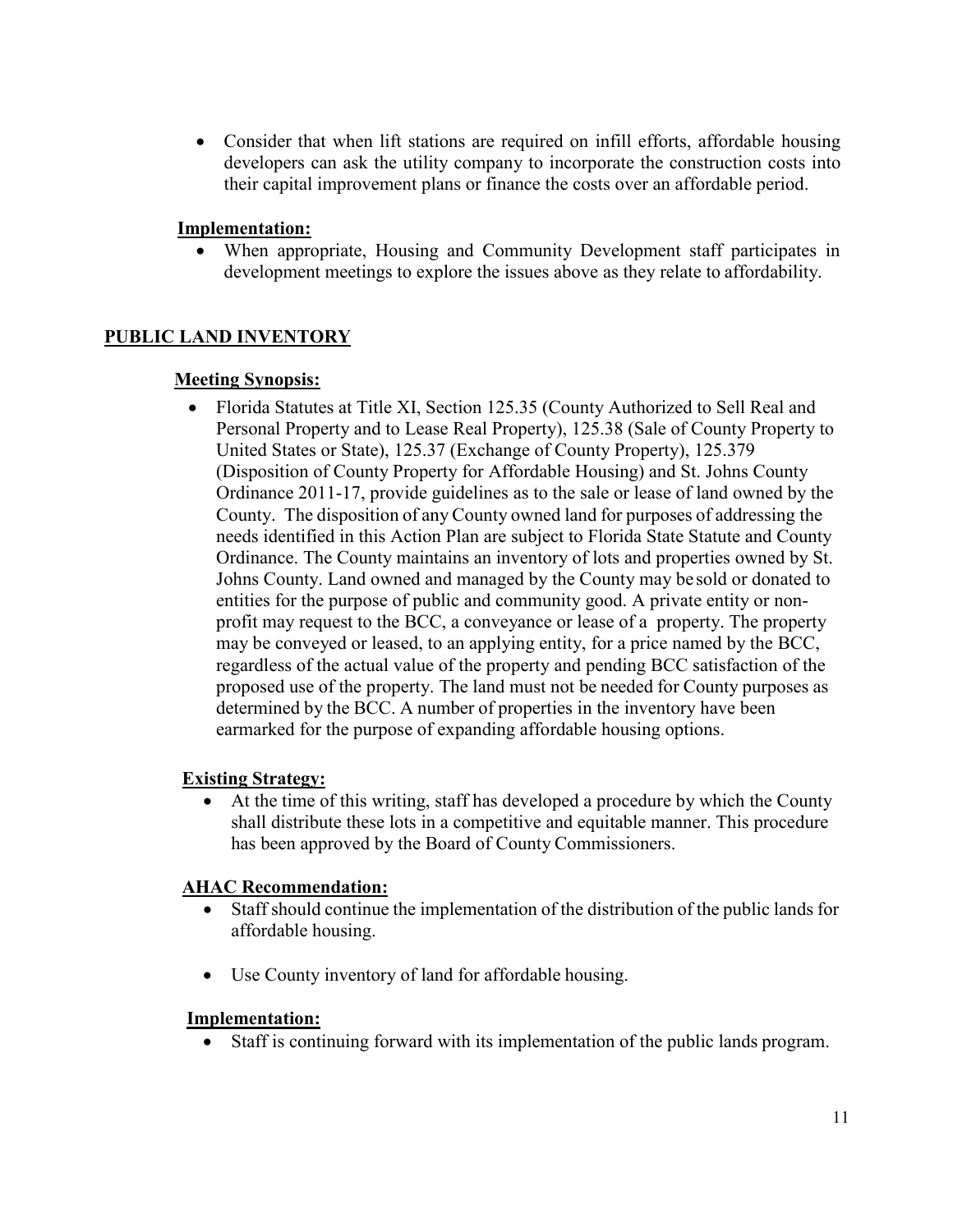## **ECONOMIC IMPACT**:

- Have a policy that any large corporations or businesses receiving incentives to relocate and/or build in St. Johns County must pay a specific dollar amount, based on the incentive being received, into an Affordable Housing Fund. A way to make it more attractive to the companies receiving the incentives would be to give their qualified employees priority to the affordable housing being built. The policy could also set out that a percentage of the affordable housing being built could be set aside or reserved for other qualified residents of St. Johns County. Some type of Affordable Housing impact or linkage fee on larger or commercial developments could also be considered.
- Recognize that parking requirements are important needs to address both transportation needs and ensure compatible developments throughout the community. However, excessive parking requirements can increase the cost of affordable housing development.
- Consider using private funds, such as DRI contribution, for lower interest rate enticements.
- Consider an ordinance to be presented to the BCC regarding a new zoning category that will have initiatives addressing affordable housing. One of the initiatives within this new zone may be to allow for flexibility in street requirements to address both design and affordability.

## **ADDITIONAL RECOMMENDATIONS**

Homebuyer Programs:

- Homebuyer programs work with a comprehensive credit-counseling program that requires all applicants for down payment assistance to participate. Advocacy efforts are a mutual effort with both staff and non-profit developers monitoring various down payment housing programs. County staff and non-profit developers should combine housing programs to serve homebuyers by keeping housing costs as close to 30% of the household income and not more than 40%. The recommendations listed will benefit greatly from having one Housing point of contact at the County who is able to work closely with for-profit and non-profit developers. Using the FHFC income charts makes it a common standard for both for-profit and non-profit developers to work from. As of December 2021, St. Johns County does not currently have a Purchase Assistance program.
- Credit counseling education is needed and should be performed by a HUD certified housing counselor to ensure that potential homebuyers have been educated effectively. This will give the potential homebuyer access to rebuild their credit. Ongoing credit counseling and training will ensure homeowners understand how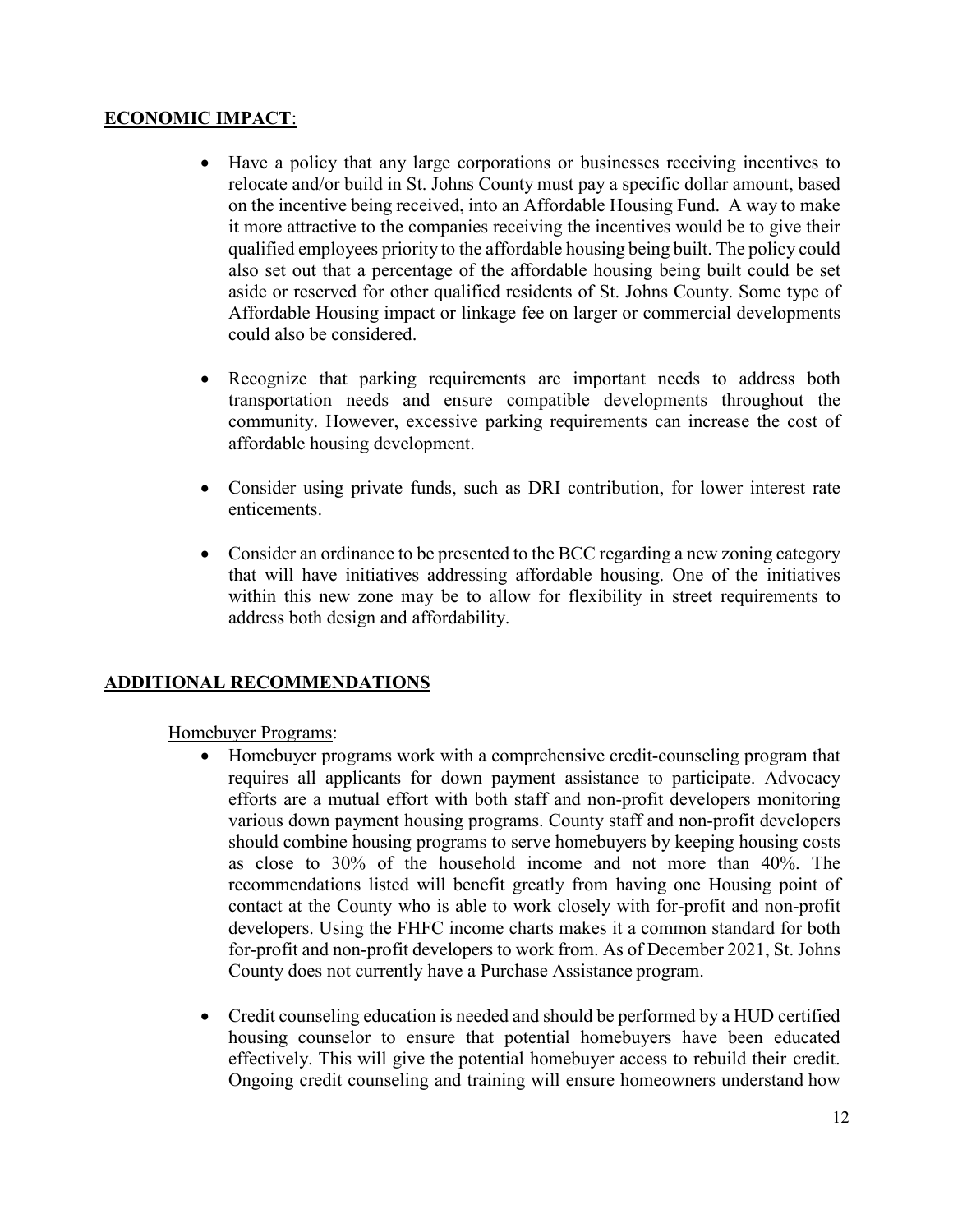to manage their credit and housing expenses. StJohns County and other non-profits operating in the County are now providing counseling by certified HUD counselors for potential homeowners.

- Any Down Payment Assistance guidelines should reflect that homeowners who qualify for down payment assistance should only receive an amount necessary to make the home affordable. This will allow the down payment assistance funds to be allocated to more homeowners and only subsidize what is needed to each qualified homeowner.
- Offer down payment assistance subsidy amount for qualified buyers of affordable housing. Homebuyers must meet the affordable income qualifications at *120%* or below the median income based on household size.
- All potential affordable housing incentives should be available to both for-profit and non-profit providers.
- Staff should continue to investigate the potential for a Community Land Trust.
- Utilize the Housing Finance Authority as housing experts to assist in evaluating proposals and financing proformas.